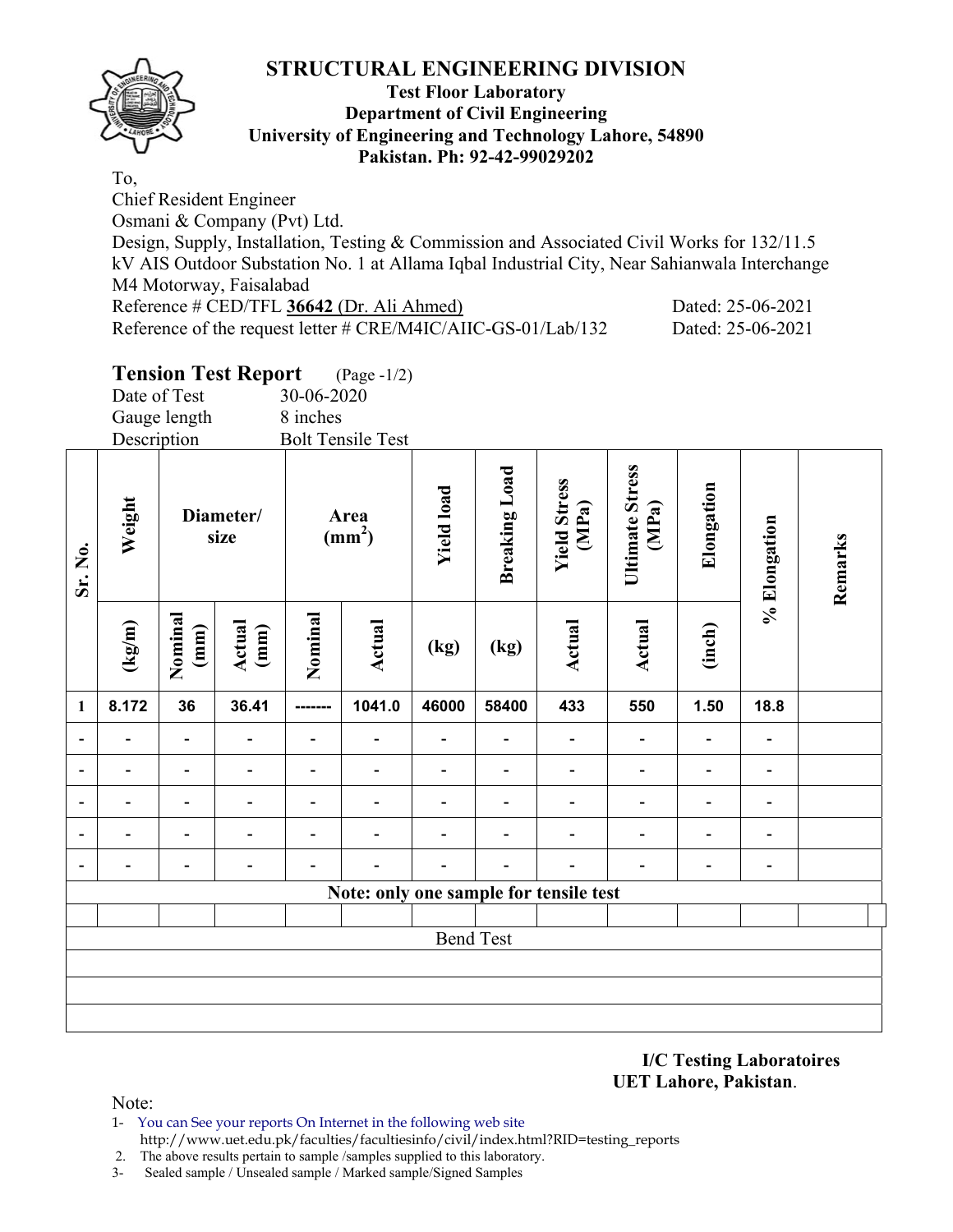

**Test Floor Laboratory Department of Civil Engineering University of Engineering and Technology Lahore, 54890 Pakistan. Ph: 92-42-99029202** 

Ref: CED/TFL/06/36642 Dated: 25-06-2021

Dated of Test: 30-06-2021

**To Chief Resident Engineer Osmani & Company (Pvt) Ltd. Design, Supply, Installation, Testing & Commission and Associated Civil Works for 132/11.5 kV AIS Outdoor Substation No. 1 at Allama Iqbal Industrial City, Near Sahianwala Interchange M4 Motorway, Faisalabad** 

Subject: **- Anchor Bolt Nut Proof Load Test** (Page -2/2)

Reference to your letter no. CRE/M4IC/AIIC-GS-01/Lab/132, Dated: 25/06/2021 on the above mentioned subject. One Nut along with test Anchor Bolt as received by us has been tested and results are given below.

| <b>Sample</b> | <b>Proof Load Value</b> | <b>Remarks/Observation</b>                                                                    |
|---------------|-------------------------|-----------------------------------------------------------------------------------------------|
| Nut-1         | 32700 kg (321kN)        | (1) No stripping or rupture observed<br>(2) Nut was removed from test bolt by<br>the fingures |

**I/C Testing Laboratoires UET Lahore, Pakistan**.

Note:

2. The above results pertain to sample /samples supplied to this laboratory.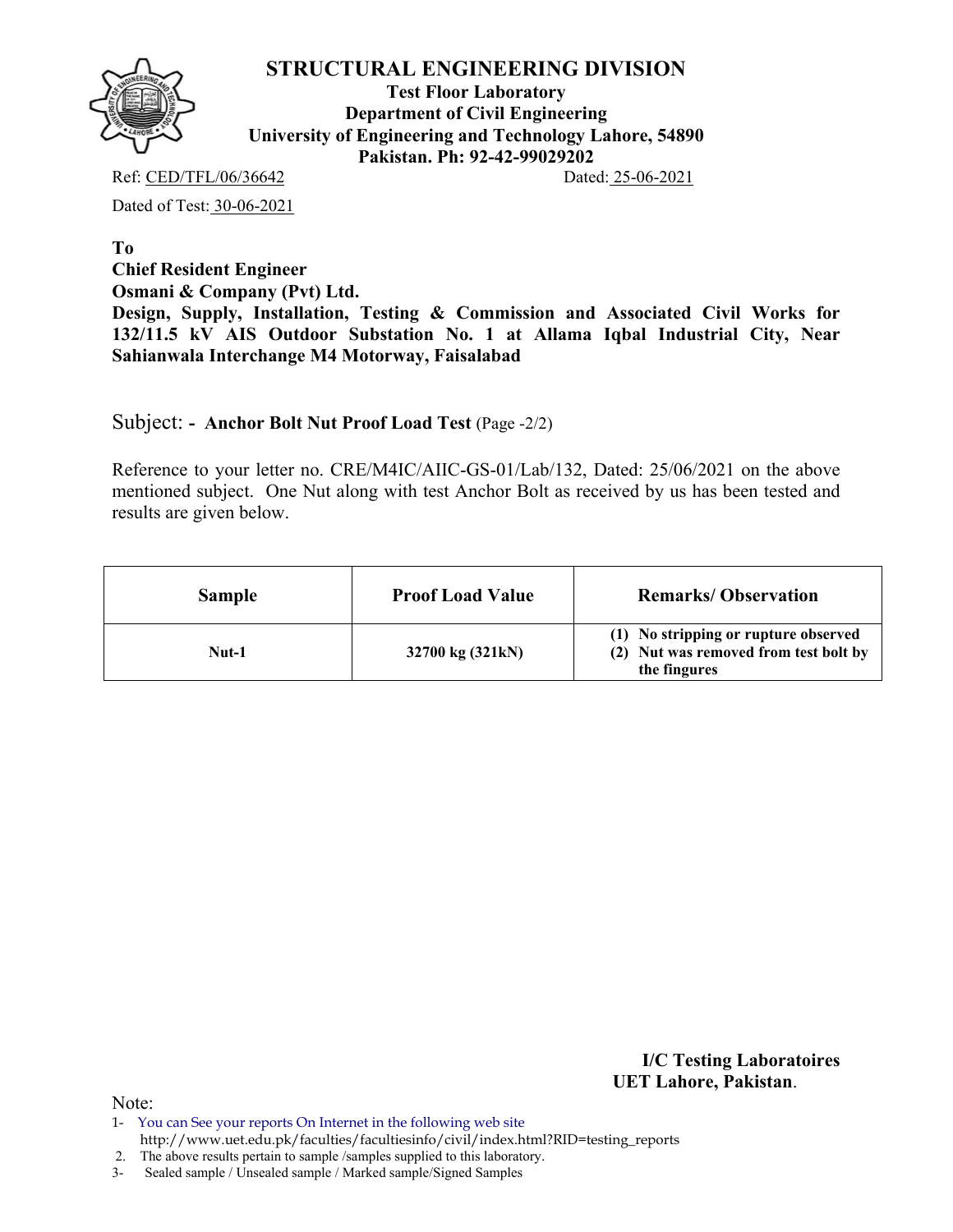

**Test Floor Laboratory Department of Civil Engineering University of Engineering and Technology Lahore, 54890 Pakistan. Ph: 92-42-99029202** 

Ref: CED/TFL/06/36656 Dated: 28-06-2021

Dated: 30-06-2021

**To, Resident Engineer ProMag Pvt. Ltd Construction of Amazon Hotel at G-11, Markaz Islamabad, Shring works with Anchors.** 

### Subject: **- CALIBRATION OF HYDRAULIC JACK WITH PRESSURE GAUGE (MARK: TFL/07/35115)** (Page -1/1)

Reference to your Letter No. RE/ProMag/Site/G-11/005, Dated: 14/06/2021 on the subject cited above. One Hydraulic Jack (Jack No YDC-100, Gauge No. YDC-100) as received by us has been calibrated. The results are tabulated as under:

| <b>Total Range</b>       | Zero - | $1000$ (bar) |
|--------------------------|--------|--------------|
| <b>Calibrated Range:</b> | Zero - | 360 (bar)    |

| <b>Hydraulic Jack Reading (bar)</b> | 60    | 120   | 180   | 240   | 300   | 340   | 360   |
|-------------------------------------|-------|-------|-------|-------|-------|-------|-------|
| Calibrated Load $(kg)$              | 20400 | 36800 | 52200 | 68600 | 84700 | 95400 | 99100 |
| <b>Calibrated Pressure (bar)</b>    | 74    | 133   | 189   | 248   | 306   | 345   | 358   |

The Ram Area of Jack  $= 271.25$  cm<sup>2</sup>



**I/C Testing Laboratoires UET Lahore, Pakistan**.

Note:

- 1- You can See your reports On Internet in the following web site http://www.uet.edu.pk/faculties/facultiesinfo/civil/index.html?RID=testing\_reports
- 2. The above results pertain to sample /samples supplied to this laboratory.
- 3- Sealed sample / Unsealed sample / Marked sample/Signed Samples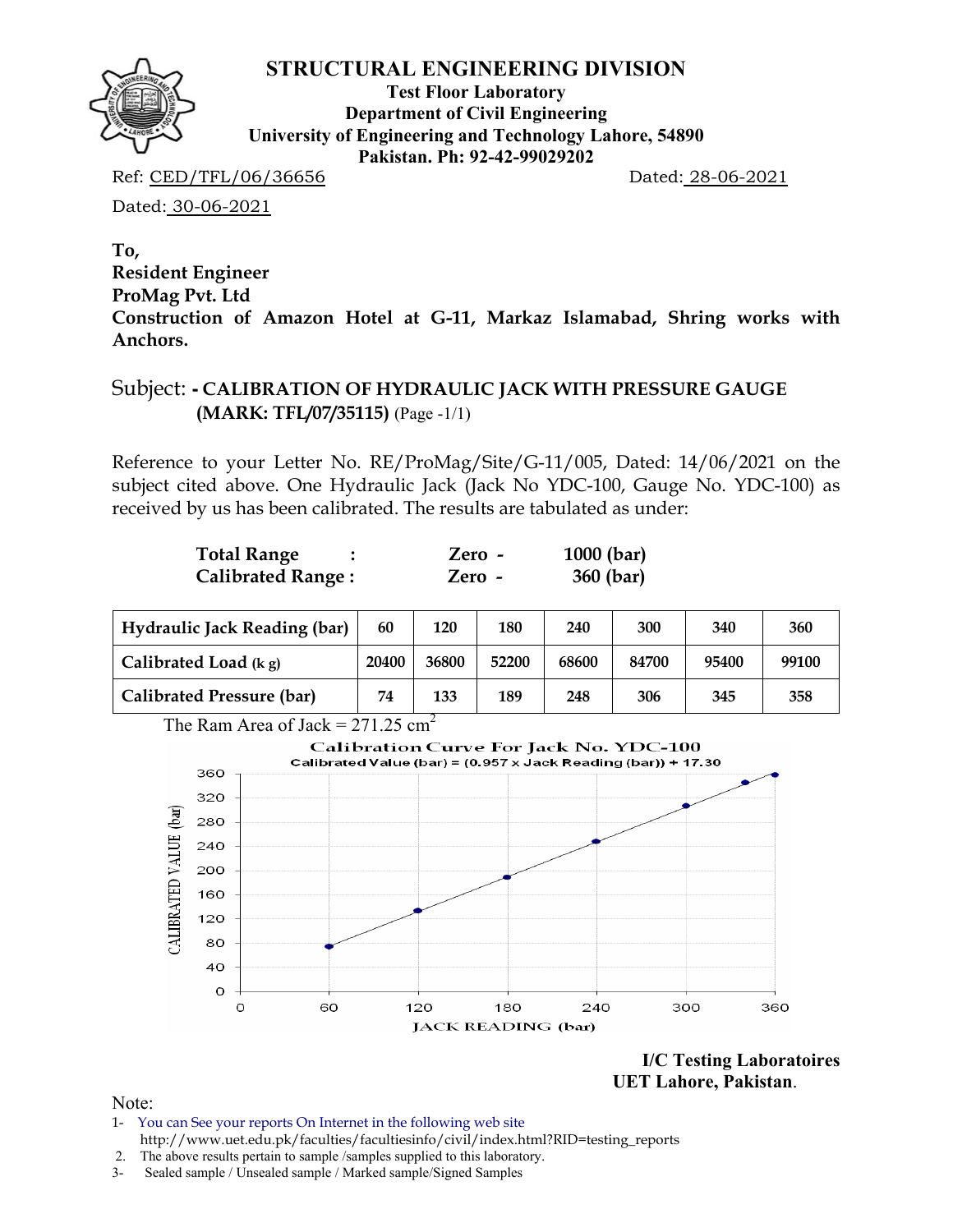

**Test Floor Laboratory Department of Civil Engineering University of Engineering and Technology Lahore, 54890 Pakistan. Ph: 92-42-99029202** 

To, Abdul Qadir Ali Lahore

Reference # CED/TFL **36661** (Dr. Ali Ahmed) Dated: 29-06-2021 Reference of the request letter # Nil Dated: 29-06-2021

#### **Tension Test Report** (Page -1/1) Date of Test 30-06-2021 Gauge length 8 inches Description Deformed Steel Bar Tensile and Bend Test as per ASTM-A615

| Sr. No.                  | Weight                                        | Diameter/<br><b>Size</b> |                  | Area<br>$(in^2)$ |        | <b>Yield load</b> | <b>Breaking</b><br>Load                                         | <b>Yield Stress</b><br>(psi) |               | <b>Ultimate Stress</b><br>(psi) |               | Elongation | % Elongation | Remarks |
|--------------------------|-----------------------------------------------|--------------------------|------------------|------------------|--------|-------------------|-----------------------------------------------------------------|------------------------------|---------------|---------------------------------|---------------|------------|--------------|---------|
|                          | $\frac{2}{10}$                                | Nominal<br>$(\#)$        | Actual<br>(inch) | Nominal          | Actual | (kg)              | (kg)                                                            | Nominal                      | <b>Actual</b> | Nominal                         | <b>Actual</b> | (inch)     |              |         |
| 1                        | 0.368                                         | $\mathbf{3}$             | 0.371            | 0.11             | 0.108  | 3000              | 4800                                                            | 60200                        | 61150         | 96200                           | 97900         | 1.20       | 15.0         |         |
| $\mathbf{2}$             | 0.379                                         | $\mathbf{3}$             | 0.377            | 0.11             | 0.111  | 2900              | 5100                                                            | 58200                        | 57360         | 102200                          | 100900        | 1.20       | 15.0         |         |
| $\blacksquare$           |                                               | $\blacksquare$           |                  | $\blacksquare$   | ۰      |                   |                                                                 |                              |               |                                 | ٠             |            | Ξ.           |         |
| $\overline{\phantom{a}}$ |                                               |                          |                  |                  |        |                   |                                                                 |                              |               |                                 |               |            | ۰            |         |
| $\overline{\phantom{a}}$ |                                               |                          |                  |                  |        |                   |                                                                 |                              |               |                                 |               |            | ۰            |         |
| $\overline{\phantom{a}}$ |                                               |                          |                  |                  |        |                   |                                                                 |                              | -             |                                 |               |            | ۰            |         |
|                          |                                               |                          |                  |                  |        |                   | Note: only two samples for tensile and one sample for bend test |                              |               |                                 |               |            |              |         |
|                          |                                               |                          |                  |                  |        |                   |                                                                 |                              |               |                                 |               |            |              |         |
|                          |                                               |                          |                  |                  |        |                   | <b>Bend Test</b>                                                |                              |               |                                 |               |            |              |         |
|                          | #3 Bar Bend Test Through 180° is Satisfactory |                          |                  |                  |        |                   |                                                                 |                              |               |                                 |               |            |              |         |
|                          |                                               |                          |                  |                  |        |                   |                                                                 |                              |               |                                 |               |            |              |         |
|                          |                                               |                          |                  |                  |        |                   |                                                                 |                              |               |                                 |               |            |              |         |

**I/C Testing Laboratoires UET Lahore, Pakistan**.

Note:

1- You can See your reports On Internet in the following web site http://www.uet.edu.pk/faculties/facultiesinfo/civil/index.html?RID=testing\_reports

2. The above results pertain to sample /samples supplied to this laboratory.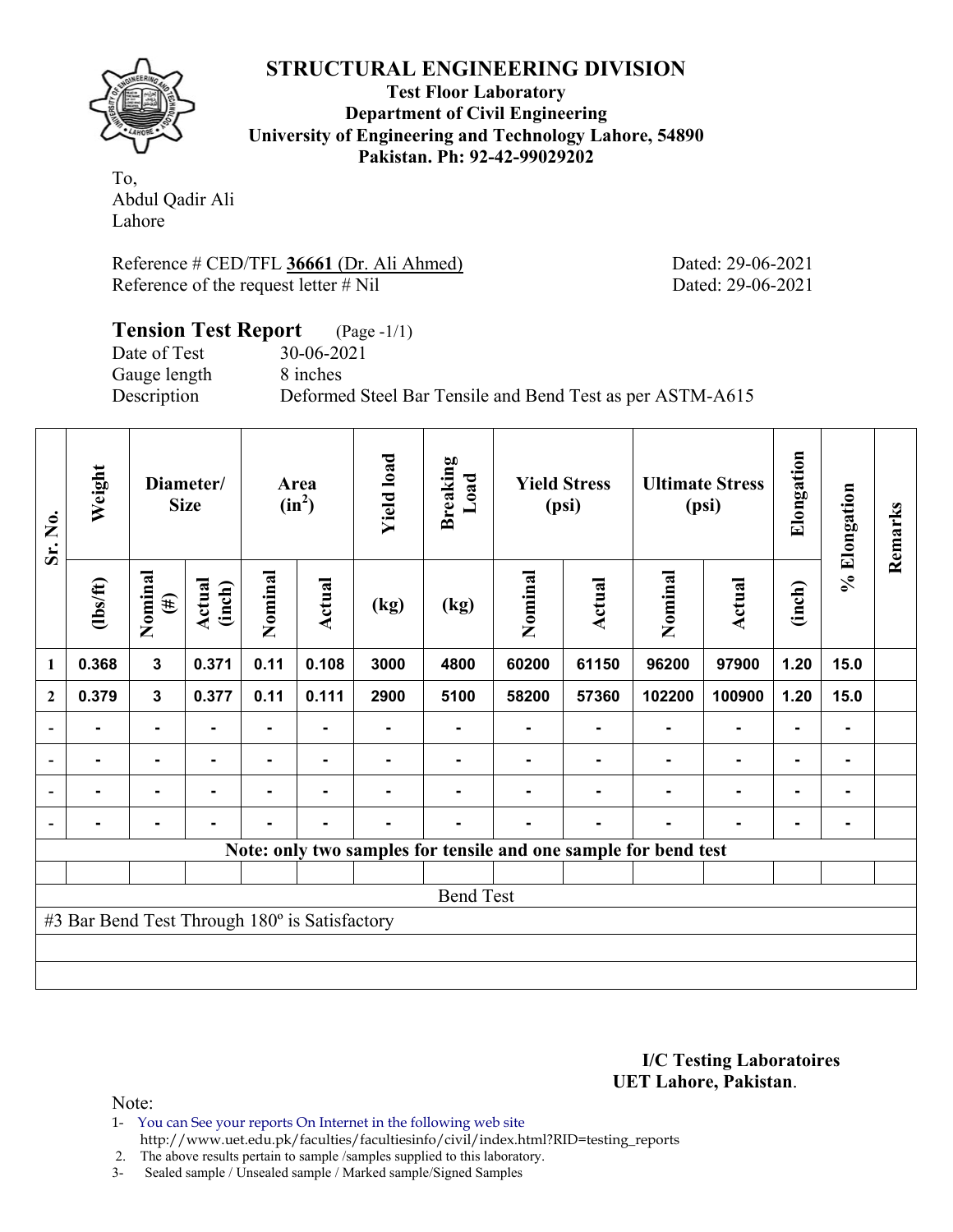

#### **Test Floor Laboratory Department of Civil Engineering University of Engineering and Technology Lahore, 54890 Pakistan. Ph: 92-42-99029202**

To, Principal The Trust School Aamir Town Harbanspura Lahore

Reference # CED/TFL **36663** (Dr. Ali Ahmed) Dated: 29-06-2021 Reference of the request letter # SBL/2021/UET-TEDDS/1223 Dated: 29-06-2021

### **Tension Test Report** (Page -1/1)

Gauge length 8 inches

Date of Test 30-06-2021 Description Deformed Steel Bar Tensile and Bend Test as per ASTM-A615

| Sr. No.        | Weight                                        | Diameter/<br><b>Size</b> |                  | Area<br>$(in^2)$ |        | <b>Yield load</b> | <b>Breaking</b><br>Load                                         | <b>Yield Stress</b><br>(psi) |                | <b>Ultimate Stress</b><br>(psi) |                | Elongation     | % Elongation | Remarks               |
|----------------|-----------------------------------------------|--------------------------|------------------|------------------|--------|-------------------|-----------------------------------------------------------------|------------------------------|----------------|---------------------------------|----------------|----------------|--------------|-----------------------|
|                | $\frac{2}{10}$                                | Nominal<br>$(\#)$        | Actual<br>(inch) | Nominal          | Actual | (kg)              | (kg)                                                            | Nominal                      | Actual         | Nominal                         | <b>Actual</b>  | (inch)         |              |                       |
| 1              | 0.375                                         | $\mathbf{3}$             | 0.375            | 0.11             | 0.110  | 2800              | 3700                                                            | 56200                        | 56030          | 74200                           | 74100          | 1.30           | 16.3         |                       |
| $\mathbf{2}$   | 0.378                                         | $\mathbf{3}$             | 0.376            | 0.11             | 0.111  | 2900              | 3900                                                            | 58200                        | 57470          | 78200                           | 77300          | 1.50           | 18.8         | Model<br><b>Steel</b> |
| $\overline{a}$ |                                               | ۰                        |                  |                  |        |                   |                                                                 |                              |                |                                 |                | $\blacksquare$ |              |                       |
|                |                                               | $\blacksquare$           | -                |                  | ٠      |                   |                                                                 |                              |                |                                 | $\blacksquare$ | $\blacksquare$ | ۰            |                       |
|                | $\blacksquare$                                | ۰                        |                  |                  | ٠      |                   |                                                                 |                              |                |                                 | $\blacksquare$ | ۰              | ٠            |                       |
|                |                                               | $\blacksquare$           |                  |                  | ٠      | ۰                 |                                                                 |                              | $\blacksquare$ |                                 | $\blacksquare$ | ۰              | ۰            |                       |
|                |                                               |                          |                  |                  |        |                   | Note: only two samples for tensile and one sample for bend test |                              |                |                                 |                |                |              |                       |
|                |                                               |                          |                  |                  |        |                   |                                                                 |                              |                |                                 |                |                |              |                       |
|                |                                               |                          |                  |                  |        |                   | <b>Bend Test</b>                                                |                              |                |                                 |                |                |              |                       |
|                | #3 Bar Bend Test Through 180° is Satisfactory |                          |                  |                  |        |                   |                                                                 |                              |                |                                 |                |                |              |                       |
|                |                                               |                          |                  |                  |        |                   |                                                                 |                              |                |                                 |                |                |              |                       |
|                |                                               |                          |                  |                  |        |                   |                                                                 |                              |                |                                 |                |                |              |                       |

**I/C Testing Laboratoires UET Lahore, Pakistan**.

Note:

- 1- You can See your reports On Internet in the following web site http://www.uet.edu.pk/faculties/facultiesinfo/civil/index.html?RID=testing\_reports
- 2. The above results pertain to sample /samples supplied to this laboratory.
- 3- Sealed sample / Unsealed sample / Marked sample/Signed Samples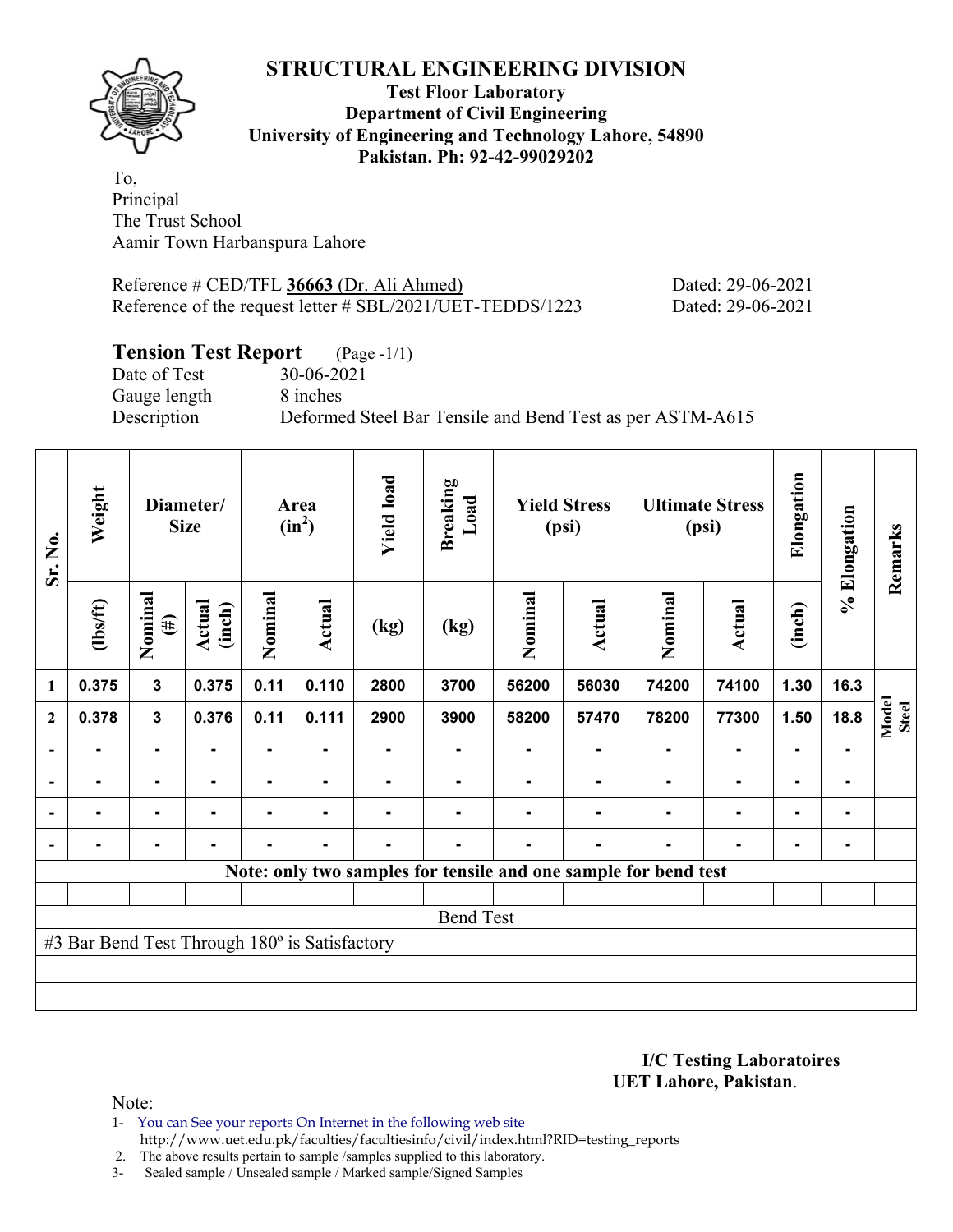

#### **Test Floor Laboratory Department of Civil Engineering University of Engineering and Technology Lahore, 54890 Pakistan. Ph: 92-42-99029202**

To, M/S Flag Square Builder Etihad Town Raiwind Road, Lahore

| Reference # CED/TFL 36664 (Dr. Ali Ahmed)      |
|------------------------------------------------|
| Reference of the request letter $\#$ FSB/03/ST |

Dated: 29-06-2021 Dated: 29-06-2021

| <b>Tension Test Report</b> (Page -1/1) |                                                           |
|----------------------------------------|-----------------------------------------------------------|
| Date of Test                           | 30-06-2021                                                |
| Gauge length                           | 8 inches                                                  |
| Description                            | Deformed Steel Bar Tensile and Bend Test as per ASTM-A615 |

| Sr. No.                  | Weight                                        | Diameter/<br><b>Size</b> |                  | Area<br>$(in^2)$ |                | <b>Yield load</b> | <b>Breaking</b><br>Load | <b>Yield Stress</b><br>(psi) |        |                                                                 | <b>Ultimate Stress</b><br>(psi) | Elongation               | % Elongation | Remarks |
|--------------------------|-----------------------------------------------|--------------------------|------------------|------------------|----------------|-------------------|-------------------------|------------------------------|--------|-----------------------------------------------------------------|---------------------------------|--------------------------|--------------|---------|
|                          | $\frac{2}{10}$                                | Nominal<br>$(\#)$        | Actual<br>(inch) | Nominal          | Actual         | (kg)              | (kg)                    | Nominal                      | Actual | Nominal                                                         | <b>Actual</b>                   | (inch)                   |              |         |
| 1                        | 0.379                                         | $\mathbf{3}$             | 0.377            | 0.11             | 0.111          | 3000              | 5000                    | 60200                        | 59340  | 100200                                                          | 98900                           | 1.10                     | 13.8         |         |
| $\mathbf{2}$             | 0.373                                         | $\mathbf 3$              | 0.374            | 0.11             | 0.110          | 3200              | 4900                    | 64200                        | 64370  | 98200                                                           | 98600                           | 1.20                     | 15.0         |         |
|                          |                                               |                          |                  |                  |                |                   |                         |                              |        |                                                                 |                                 |                          | -            |         |
| $\overline{\phantom{0}}$ |                                               | $\blacksquare$           |                  |                  |                |                   |                         |                              |        |                                                                 |                                 |                          | ۰            |         |
|                          |                                               | $\blacksquare$           |                  |                  | $\blacksquare$ |                   |                         |                              |        |                                                                 |                                 | $\overline{\phantom{0}}$ | ۰            |         |
|                          | $\blacksquare$                                | $\blacksquare$           | $\blacksquare$   | $\blacksquare$   | ۰              | -                 | $\blacksquare$          |                              | ۰      |                                                                 |                                 |                          | ۰            |         |
|                          |                                               |                          |                  |                  |                |                   |                         |                              |        | Note: only two samples for tensile and one sample for bend test |                                 |                          |              |         |
|                          |                                               |                          |                  |                  |                |                   |                         |                              |        |                                                                 |                                 |                          |              |         |
|                          |                                               |                          |                  |                  |                |                   | <b>Bend Test</b>        |                              |        |                                                                 |                                 |                          |              |         |
|                          | #3 Bar Bend Test Through 180° is Satisfactory |                          |                  |                  |                |                   |                         |                              |        |                                                                 |                                 |                          |              |         |
|                          |                                               |                          |                  |                  |                |                   |                         |                              |        |                                                                 |                                 |                          |              |         |
|                          |                                               |                          |                  |                  |                |                   |                         |                              |        |                                                                 |                                 |                          |              |         |

**I/C Testing Laboratoires UET Lahore, Pakistan**.

Note:

1- You can See your reports On Internet in the following web site http://www.uet.edu.pk/faculties/facultiesinfo/civil/index.html?RID=testing\_reports

2. The above results pertain to sample /samples supplied to this laboratory.